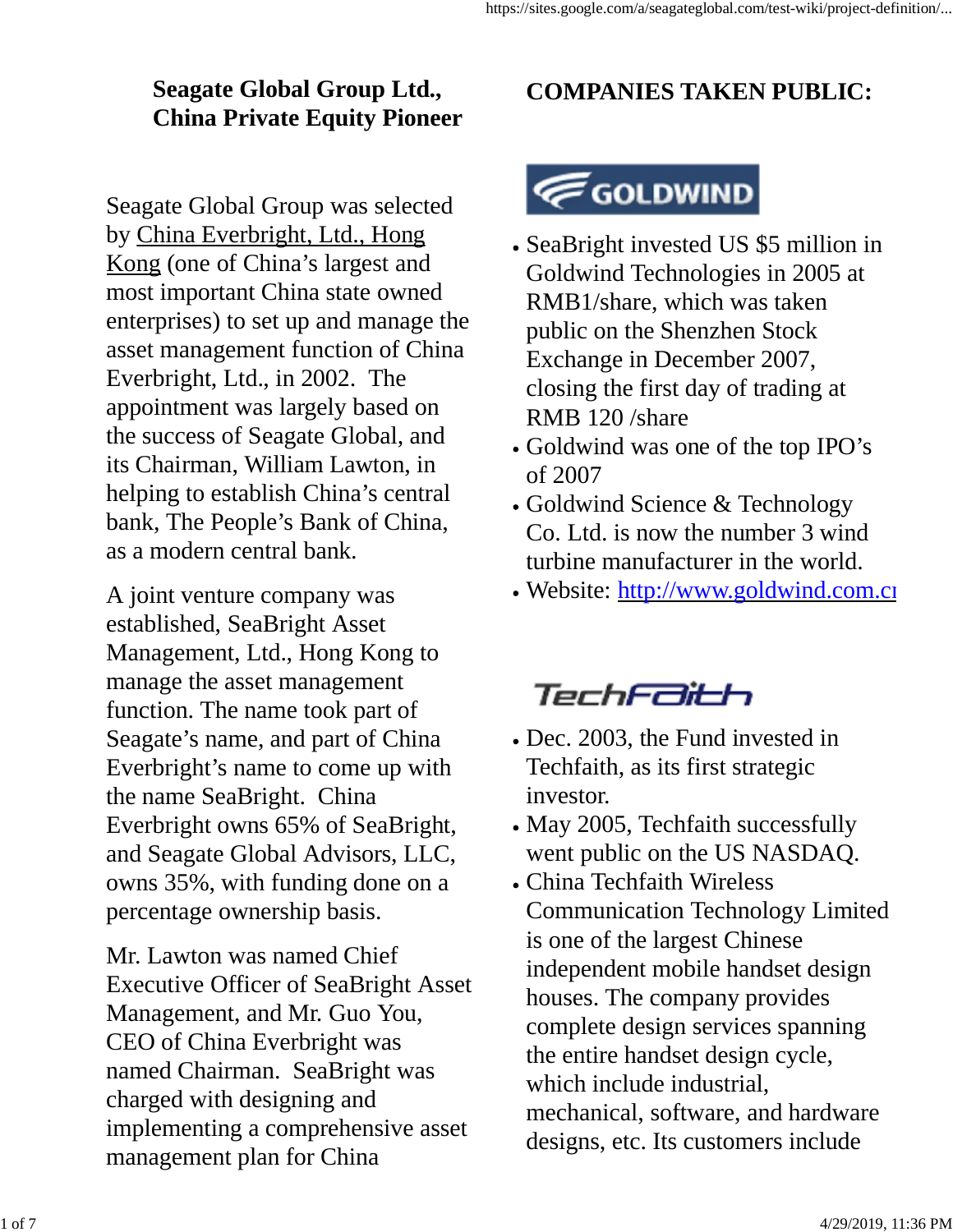Everbright, which it did. The business plan was approved by CEB's Board of Director's for implementation.

SeaBright designed and launched several investment strategies; equity strategies, fixed income strategies, hedge fund strategies, and a private equity strategy. Most of the strategies did well, but the private equity strategy is the one that became the most successful and helped to launch the private equity sector in China for foreign investors.

Mr. Lawton personally designed the SeaBright China Special Opportunities Fund Strategy for the market conditions at that time. It would become one of the first private equity funds investing directly in China private equity investments for foreign investors, and extremely profitable for investors as the timing for launching the fund was excellent.

SeaBright China Special Opportunities Fund I was launched in 2004 with \$50 million, primarily provided by China Everbright and Seagate Global, but also including a select group of international investors brought in by Seagate. For example, the Fund invested \$5 million in Goldwind Science and Technology, Inc., at 1 RMB per share. Goldwind was taken public on the Shenzhen Stock Exchange on

both Chinese and international leading mobile handset brand owners.



- The company listed in the Hong Kong Mainboard since July 2007 (stock code 0658)
- China Highspeed Transmission Co. Ltd. is a leading producer of gear trains in China. Its products cover gear trains used in construction, metallurgy, power generation, petrochemicals, mining and wind power equipment.
- Currently, the company has become one of the major suppliers of gears for wind turbines in China. It should benefit from the robust growth of wind power.
- Website: http://www.chste.com



- China Sunshine is a leading paper manufacturer of Ivory Paper and Textile Tubes Paper based in the Shandong Province.
- In 2005 when SeaBright Asset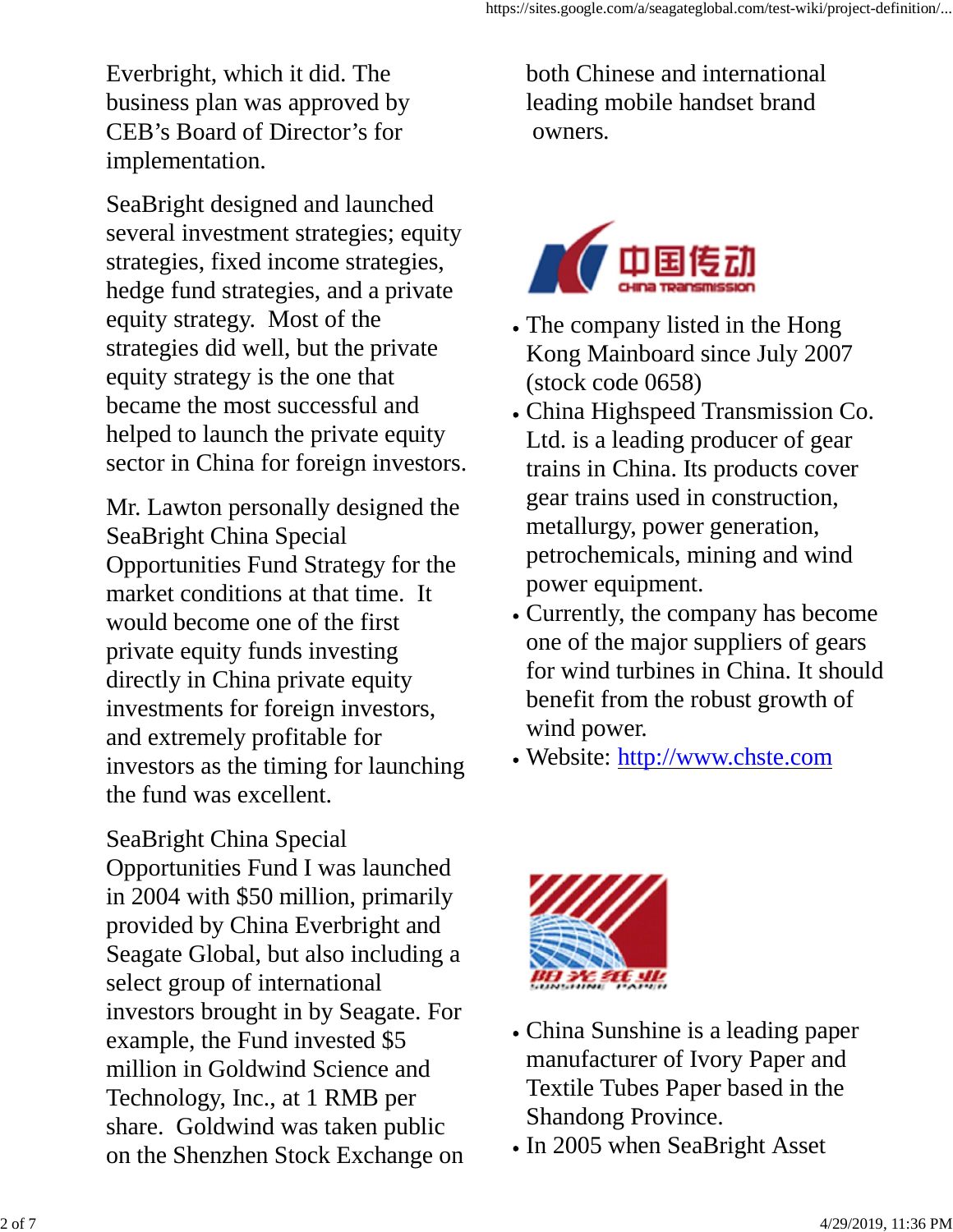December 26, 2007, opening trading at 80 RMB per share and closing the first day of trading at 120 RMB per share, for a 120x increase in value. The position was sold after the lock up period at lower levels but for very substantial gains. Every investment in the fund produced a positive return.

SeaBright China Special

Opportunities Fund II was launched in 2007, with Seagate Global and its investors investing US\$100,000,000 and China Everbright investing US\$100,000,000 in the strategy for a total of US \$200,000,000.

**Partial list of companies invested in by SeaBright China Special Opportunities Fund I and II:**

Management made its investment in China Sunshine, China Sunshine had a production capacity of 120,000 tons per annum. As at 30 June 2008, China Sunshine's total production capacity has grown 466% to 560,000 tons per annum.

- China Sunshine was been listed on the Hong Kong Stock Exchange since Dec 2007 (stock code : 02002).
- Website: http://www.sunshinepaper.com



- Anhui Yingliu Group is a leading precision-foundry manufacturer in China. Clients include multi-national companies, such as Emerson Fisher, TYCO and Caterpillar .
- Yingliu has the competitive advantage over their counterparts in developed countries and in China because of its relative low labour costs and relatively high level of metal processing capabilities.



UnionPay Merchant Services is a major subsidiary of UnionPay Holding, a consortium formed by the major banks in China. It provides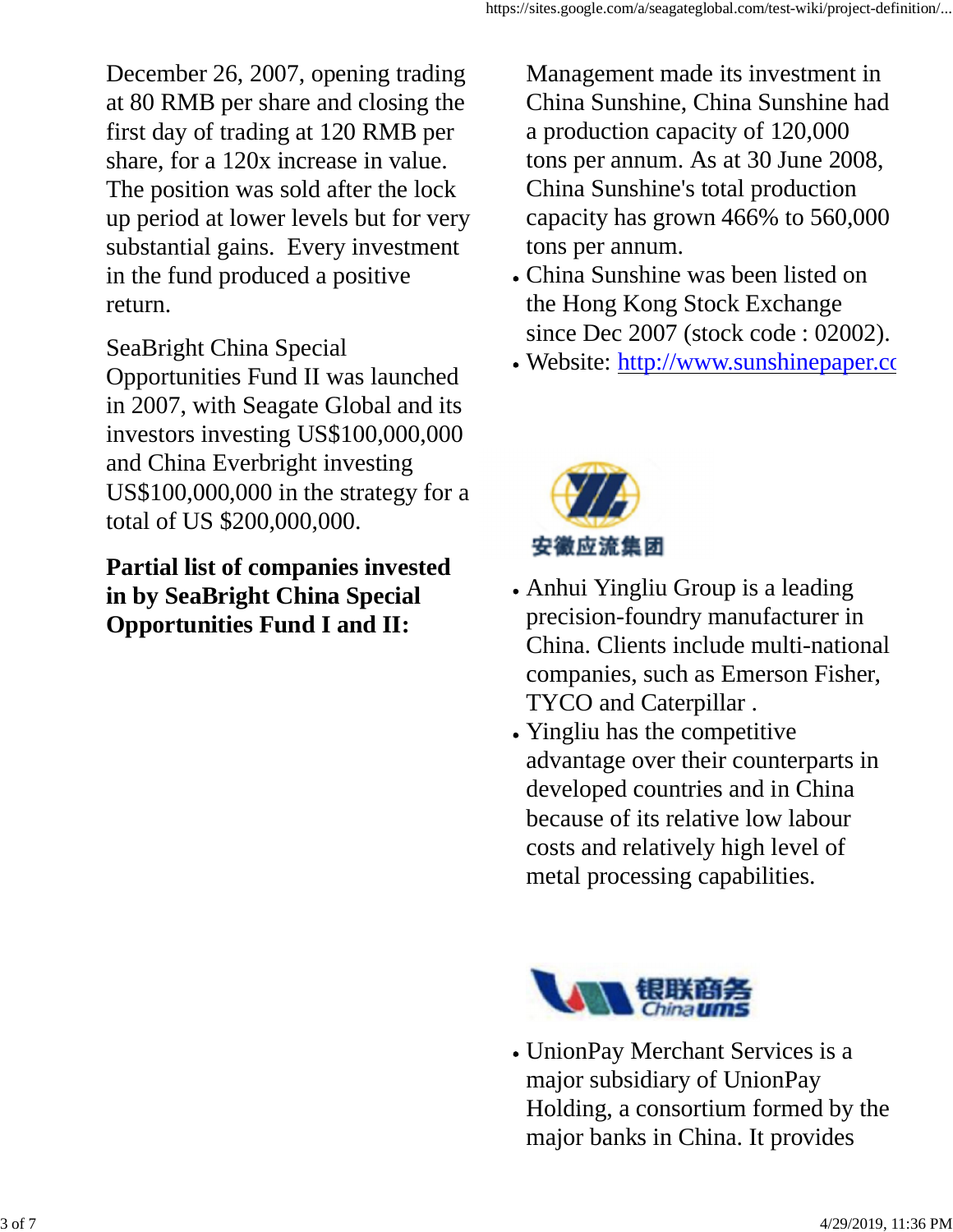payment solutions (POS terminals and internet payment) to merchants and consumers in China.

UMS is the largest point of sale terminal operator in China with a market share exceeding 50%.



- One of the leading companies in China's baby formula market. Beingmate targets at the market of nutritious food market for maternity, babies and infants from new born to twelve years old
- Flagship products include baby formula, rice flour, glucose and teething biscuits
- According to some statistics, in 2009, Beingmate was one of the top 4 in China baby formula market and captured 9% market share.



- One of the largest private rice processing companies in China.
- Produces rice bran oil, bran feed, granular fertilizer and other products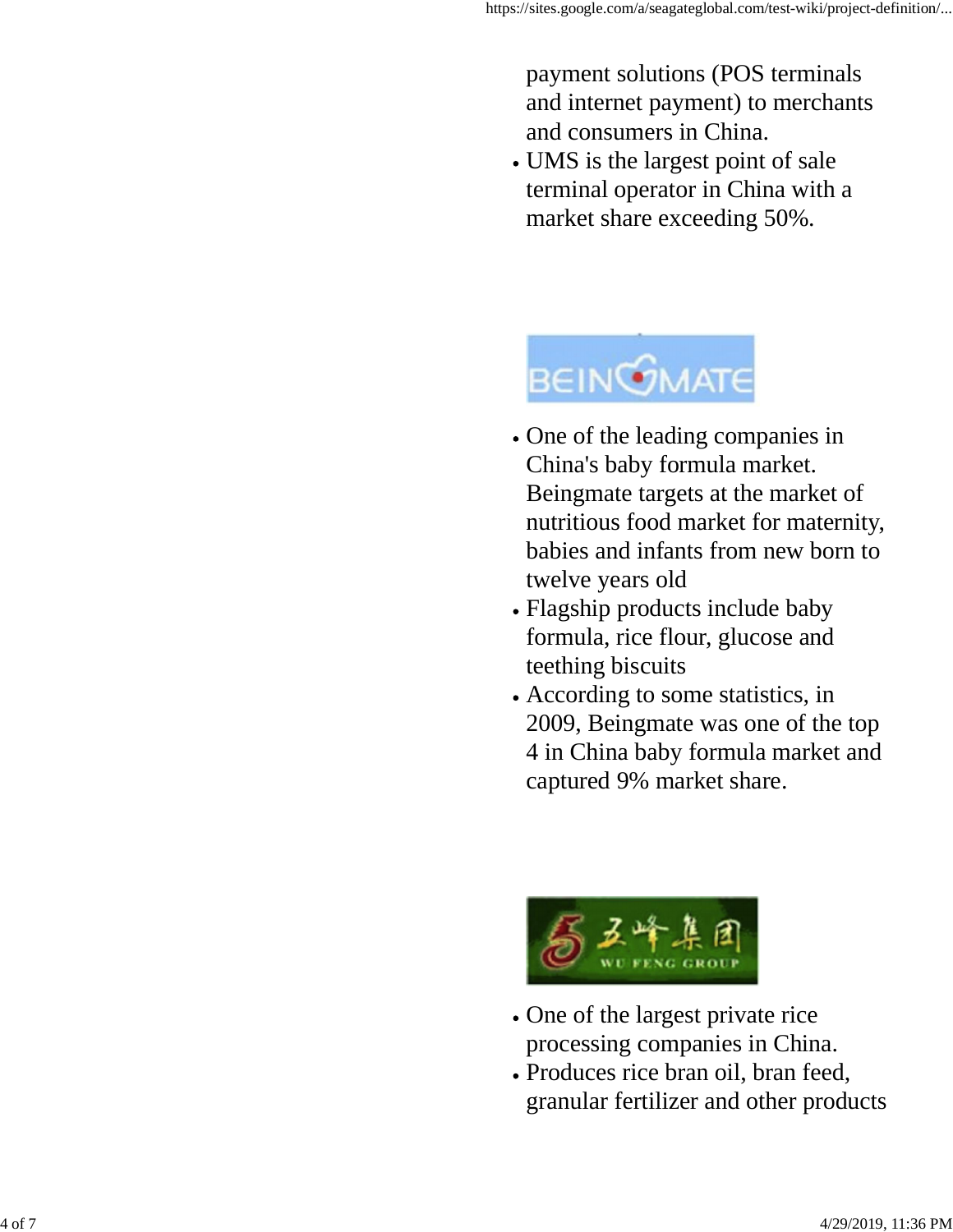

- One of the largest private logistics services providers in China.
- Provides comprehensive "door-todoor" logistics services to a diversified customers base in China
- Certified to ISO9000:2000 standard



- A leading business consulting, IT outsourcing and business process outsourcing services provider with end-to-end service capabilities.
- Well established network of offices and service teams on industry, regional and global bases.



Chengdu JianGuo Automobile Trade Limited ("JianGuo") is one of the leading automobile dealership groups in Southwest China.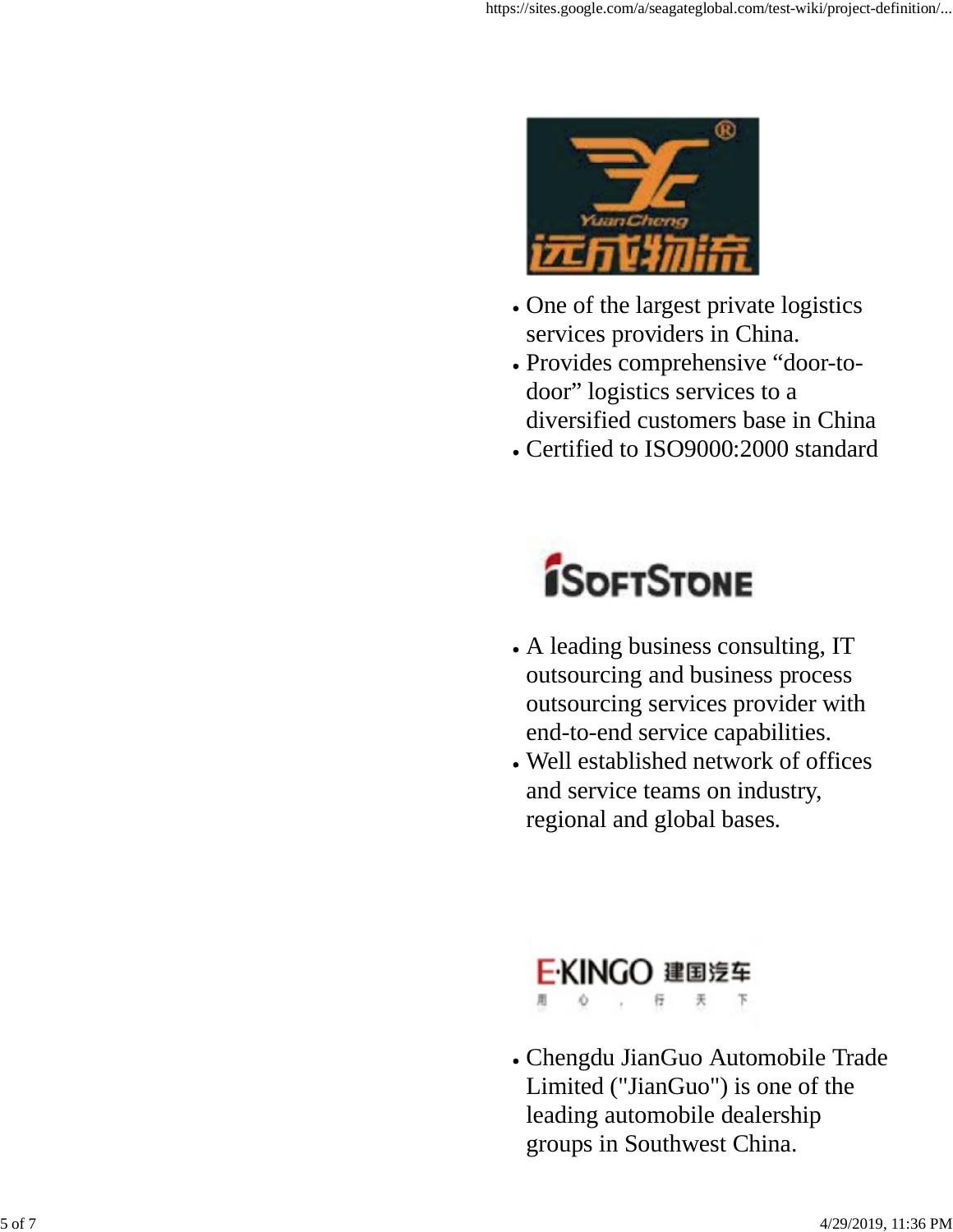• JianGuo owns a comprehensive 4S dealership network in Sichuan Province and focuses on low-to-mid end automobile brands. As a "onestop automobile shop", it also offers repair and maintenance services, detailing services and other automobile-related products and services



ShenGe is a leading marketing and distribution business of well-known sporting and leisure brands like Nike, Li Ning, Adidas, Kappa, Columbia, 361° etc in North Easten China. Its sporting goods chain stores are mainly located in Heilongjiang province, China. ShenGe also has stores in Tianjin, Shanghai, Shenyang, Nanning and Dalian.



Granlux's main business is marketing and distribution of mid-tohigh end, small package and branded rice. Its products are generally sold in supermarkets and community stores.